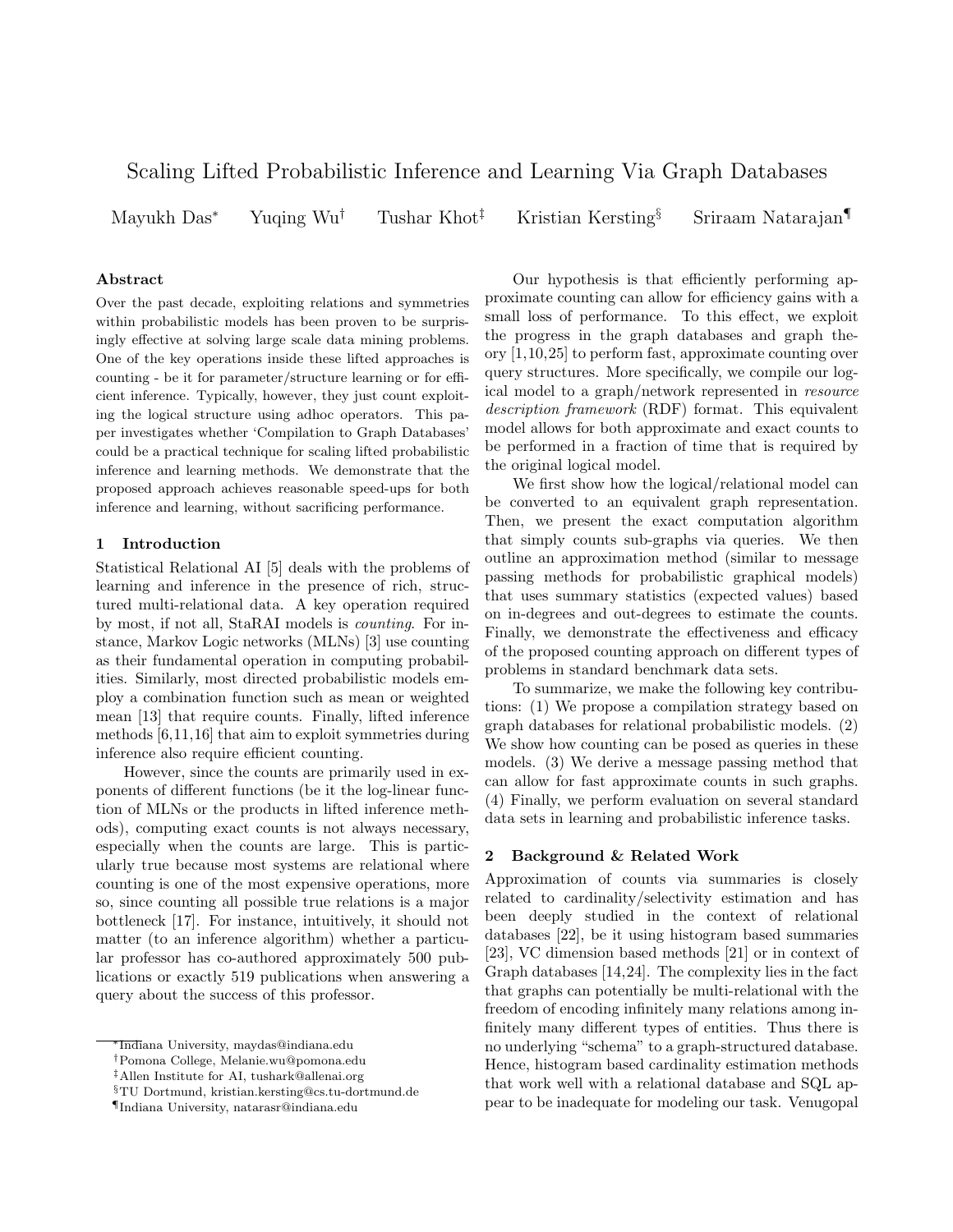et. al's work [27] is closest in spirit, which achieves efficiency via counting only the satisfied groundings (similar to counting paths in an equivalent graph) for a specific representation called MLNs; however, the difference being, our strategy is capable of counting nonexistent paths (unsatisfied groundings) as well and is representation-independent. Our work is also related to 'link prediction problems' on graphs [9, 26], as our approximate counting depends on probabilistic estimates about the presence of edges (predicates) between nodes (constants) (discussed in detail later). Use of graphs in ILP and SRL is not new, as seen in Richards and Mooney's work on relational path finding [19]. However, they are restricted to exploiting the logical structure and do not perform fast or approximate counting as we do. We now present some background definitions.

Property Graph (Model) [2] is a model for representing graph structured data efficiently. Every edge  $\mathcal{E} = \langle v_1, v_2 \rangle$  is denoted as a triple  $\langle subject, predicate, object \rangle, \text{ such that, } subject =$  $v_1, object = v_2$  and predicate = label( $\mathcal{E}$ ). Conceptually, predicate is a property of the subject, and the object is the value of that property. For example  $\langle Book, Name, "Hamlet" \rangle$  is a triple where the predicate Name is a property of the subject Book and Hamlet is the value of the property  $Name$ . This allows us to encode multiple types of entities and relations between entities on a single graph.

Resource Description Framework (RDF) [2] is a framework for representing a property graph where subject, predicate or object is a resource, with a namespace binding. The namespace has to be a valid URL.

SPARQL [18] is a query language for querying RDFs. It is different from SQL, in that the subgraph we query is encoded in the WHERE part of the query as connected triples. The variables are denoted with a '?' in front and the constants must be bound by the declared namespace as shown below.

 $PREFIX$  namespace: $\langle url \rangle$  SELECT ?a ?b ?c  $FROM$   $G_f$  WHERE  $\{ a$  namespace: Friends ?b. ?b namespace:Hates ?c}

## 3 Graph-Based Approximate Counting

We now present how formulas in first order predicate logic (FOL) [4] can be represented as a "property graph" before presenting the counting algorithms.

3.1 Equivalent Representation Given the predicate type definitions in logical form, the goal is to construct an equivalent property graph  $\mathcal{G}$ . The arguments of the predicates become the nodes of  $G$ . Each predicate becomes a labeled, directed edge in  $\mathcal G$  with the label being the name. This edge connects the nodes

which are the argument of the corresponding predicate. The direction of the edge is determined by the order of the arguments of the predicate. This is motivated by the fact that predicates express relation between two or more entities or at times a property of an entity, viewed as a reflexive relation of an entity with itself.

For example consider a predicate  $pred(A_1, A_2)$ . The arguments  $A_1$  and  $A_2$  are added to nodes set  $(\mathcal{N})$  in  $\mathcal{G}$ .  $\mathcal{E} = A_1 \rightarrow A_2$  is a directed edge added to the set of edges E, where  $label(\mathcal{E}) = pred$ . We now show how we handle the predicates.

- Unary Predicates: For unary predicates  $(pred(A_i)),$ the directed edge will be a 'self-loop', i.e.,  $\mathcal{E} = A_i \rightarrow$  $A_i \in E$ . This is illustrated in Figure 1(a).
- Binary Predicates: This is the straightforward case. For  $pred(A_1, A_2)$ , the two nodes  $A_1$  and  $A_2$  have a directed edge  $\mathcal{E} = A_1 \rightarrow A_2 \in E$ . See Figure 1(b).
- N-ary Predicates: The more general case can possibly be handled by converting the N-ary to  $N-1$ binary predicates as is done with most formalisms. Thus, for predicate  $pred(A_1, A_2, A_3)$ , we can construct two edges  $\mathcal{E}_1 = A_1 \rightarrow A_2$  and  $\mathcal{E}_2 = A_2 \rightarrow A_3$ (Figure  $1(c)$ ), both the edges having the same label. While this can introduce some spurious relations [7], with large amounts of data, this might be a reasonable approximation. However, in the current work, we focus on only unary and binary cases. Handling the N-ary predicates in a principled manner is an interesting future research direction.



Figure 1: Handling Arity

To summarize, given a set of facts (evidence)  $F_{ev} = \{ pred_i(A_{i1}, A_{i2},..., A_{ij}) \}_{i=1}^{K}$  where K is the number of facts and  $j \geq 1$  (value of j is the Arity of predicate  $pred_i$ ), we construct a corresponding evidence graph  $G_{ev}$  of size  $O(K * |A|)$ . We use the standard "Smokes-Friends-Cancer" problem [3] and demonstrate the graph construction in Figure 2(a). As can be observed,  $Smokes(Anna)$  and  $Cancer(Gary)$ are both unary predicates and hence are self-loops while others are directed edges. As another example, for the facts (about authors and venues) presented below, the equivalent graph is shown in Figure 2(b).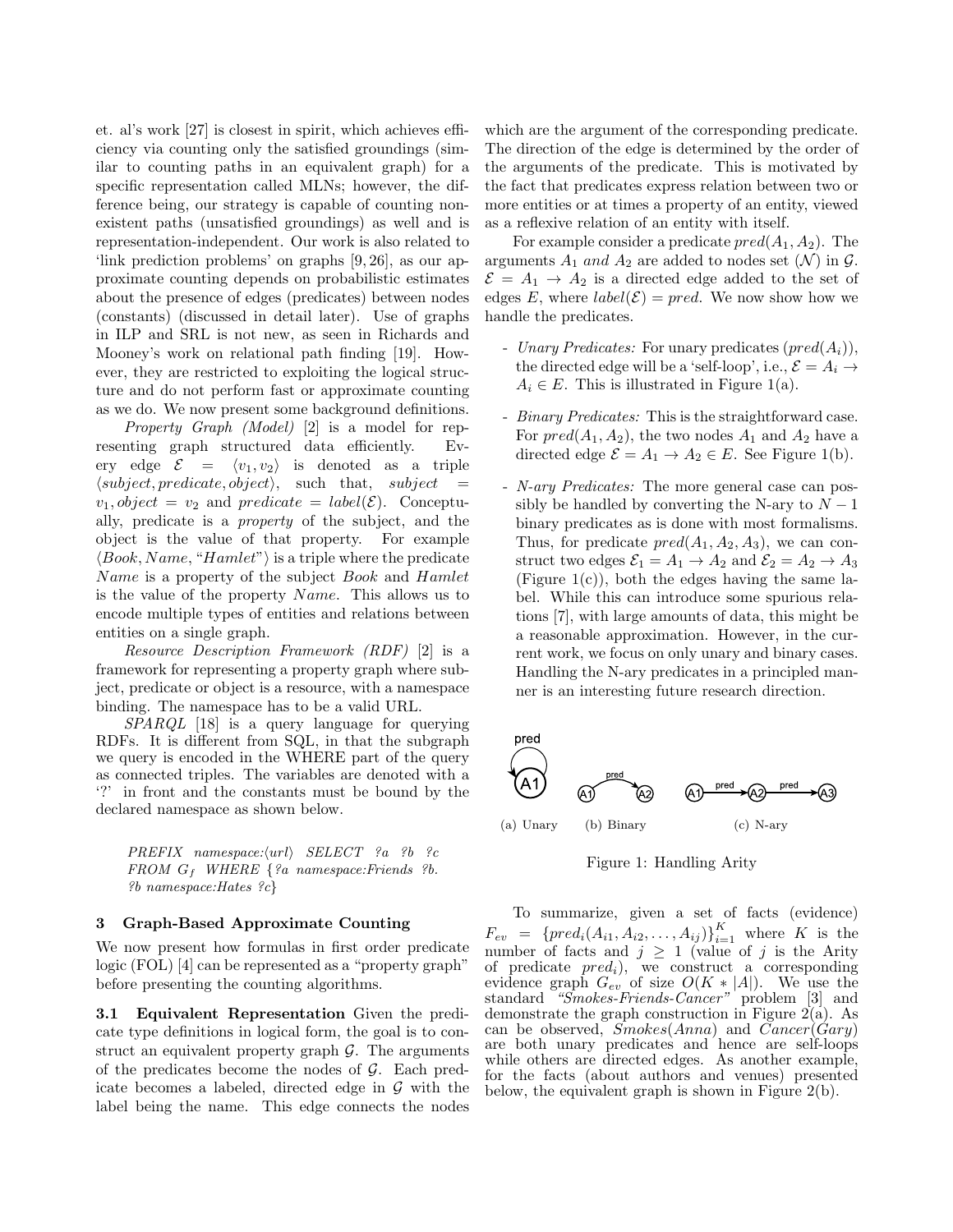$author("class.7", "auth_ba")$ .  $author("class.8",$ " $auth\_ba"$ ).  $author("class\_9", "auth\_ba")$ .  $title("class 7", "TITLE A"). title("class 8",$ " $TITLE.A'$ "). title("class\_9", " $TITLE.B'$ "). venue("class\_7", "venue1"). venue("class\_8",  $"venue2'')$ .  $venue("class_9", "venue3'')$ .  $has word author("auth_bla", "word_a'').$  $has word author("auth_bla", "word_b'').$ 



(a) Smokes Friends Graph



(b) Author-Venue Property Graph

#### Figure 2: Property Graphs

Algorithm 1 presents the creation of the evidence graph. Evidence graph construction is straightforward parsing of facts (ground atoms given as evidence) and adding corresponding nodes and edges to the graph  $G_{ev}$ as described earlier. It runs in linear time  $O(n)$ , n being the size of the evidence. However, arity of the predicates have to be handled carefully.

3.2 Obtaining Counts We now explain the counting process given summary statistics of a graph. The key is that this is equivalent to counting subgraphs in a heterogeneous network while satisfying certain constraints. For example, consider the Smokes-Friends-Cancer example in Figure 2(a). For simplicity, let us assume the following clause:  $Smokes(a1) \wedge$  $Friends(a1, a2).$ 

To calculate the number of satisfiable groundings of this clause, we count the subgraphs (motifs) that have the structure shown in Figure 3(a) that are present in the Smokes-Friends-Cancer network given in Figure  $2(a)$ . This particular structure becomes the constraint on the counting task, i.e., the goal is to count

| <b>Algorithm 1</b> CreateGraph                                                                        |
|-------------------------------------------------------------------------------------------------------|
| 1: procedure $\text{CREATEGRAPH}(\mathcal{F})$                                                        |
| Input: Evidence File $\mathcal F$<br>2:                                                               |
| Output: Evidence Graph $\mathcal{G}_{ev}$<br>3:                                                       |
| Initialization: Empty Evidence Graph $\mathcal{G}_{ev} = \{\}\$<br>4:                                 |
| for each ground predicate $\mathcal{P} = p(A_1, A_2, )$ in F do<br>5:                                 |
| Parse $\mathcal{P}$<br>6:                                                                             |
| Edge $\mathcal{E} \leftarrow p$<br>7:                                                                 |
| if $P$ is unary then<br>8:                                                                            |
| Subject Node $\mathcal{N}_s \leftarrow A_1$<br>9:                                                     |
| Object Node $\mathcal{N}_o \leftarrow \mathcal{N}_s$ [Self loop]<br>10:                               |
| else if $P$ is binary then<br>11:                                                                     |
| Subject Node $\mathcal{N}_s \leftarrow A_1$<br>12:                                                    |
| Object Node $\mathcal{N}_o \leftarrow A_2$<br>13:                                                     |
| end if<br>14:                                                                                         |
| New Triple $\mathfrak{T} \leftarrow \langle \mathcal{N}_s, \mathcal{E}, \mathcal{N}_o \rangle$<br>15: |
| Add $\mathfrak T$ to $\mathcal G_{ev}$<br>16:                                                         |
| end for<br>17:                                                                                        |
| 18: return $(\mathcal{G}_{ev})$                                                                       |
| 19: end procedure                                                                                     |

subgraphs that satisfy this (structure) constraint. Figure 3(b) is an example of this structure given two groundings of the above clause (Bob and Ed being friends of Anna). i.e.,

- 1 : Smokes(Anna) ∧ F riends(Anna, Bob)
- 2 :  $Smokes(Anna) \wedge Friends( Anna, Ed)$



clause

Figure 3: FO-Clause and equivalent subgraph counting

3.2.1 Exact Counting Given that we have mapped the counting of satisfied groundings to subgraph counting, exact counting can be performed in a relatively straightforward manner. First, we represent the property graph as an RDF (as shown earlier). Now, exact counting requires simply retrieving all the subgraphs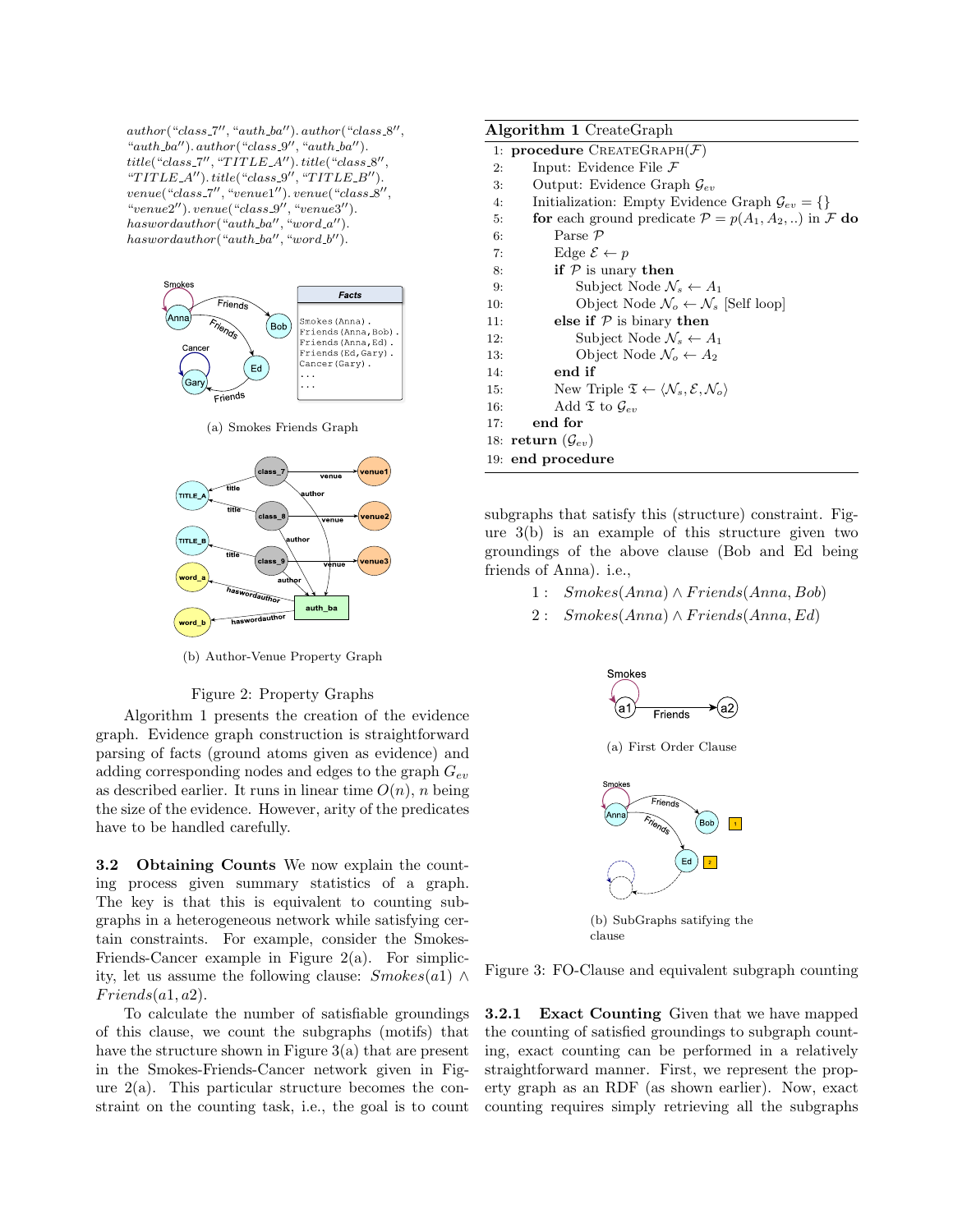matching the motif or the pattern induced by a clause as shown in Figure 3 and finally, enumerating and counting them. This can be achieved by a straightforward SPARQL query.

For the clause  $Smokes(a1) \wedge Friends(a1, a2)$ , the query to return all the subgraphs is:

```
SELECT ?a1 ?a2 FROM Evidence_Graph
WHERE {?a1 Smokes ?a1.
       ?a1 Friends ?a2}
```
This query will return all the subgraphs present in the evidence graph  $G_{ev}$  which can then be counted. All the constraints (here parameterised first order predicates) are encoded in the "WHERE" part of the query. Once all possible subgraphs in the evidence graph are returned into a result set  $R_s = \{g_s^{(1)}, g_s^{(2)}, \ldots\}$ , the size of result set  $|R_s|$  is the count value.

While this is straightforward, we have just essentially converted one NP-Complete problem to another, since sub-graph matching is already a hard problem. Even though databases might allow for efficient counting, this may not be tractable for all problems. So we next present an approximate technique.

3.2.2 Approximate counting We now present our algorithm called FACT (Fast Approximate CounTing for relational probabilistic models). Our key intuition remains the same – a clause is equivalent to a pattern and our goal is to search for that pattern in the evidence graph  $G_{ev}$  as shown in Figure 3. The important difference is that instead of getting the exact counts of the sub-graphs, we propagate summary statistics obtained via the Summarize() procedure in Algorithm 2 to estimate the counts of the query results. Summarization (Algorithm 2) involves getting the in-degree and outdegree summaries of each node in the graph  $G_{ev}$  via aggregation queries (SPARQL) and storing them using in-memory data structures. Table 1 shows an example out-degree summary table based on the graph shown in Figure 2(a).

Table 1: Example out-degree summary

| Node  | Edge Label(Predicate) Out-Degree |   |
|-------|----------------------------------|---|
| Anna. | Smokes                           |   |
|       | Friends                          | 9 |
| Ed    | Friends                          |   |
| Gary  | Cancer                           |   |

Inspired by the success of message passing algorithms in probabilistic graphical models, we develop an algorithm that uses augmented count values from summary statistics as messages. Before presenting the algorithm, we define a few terms.

## Algorithm 2 Summarize

- 1: **procedure** SUMMARIZE $(\mathcal{G}_{ev})$
- 2: Input: Evidence Graph  $\mathcal{G}_{ev}$
- 3: Output: Summary statistics in a set of Hash data  $\text{structures }\{H_{in},H_{out},H_{in}^{(avg)},H_{out}^{(avg)}\}$
- 4: Initialization:  ${H_{in}, H_{out}}$  as empty structures.
- 5:  $Query \leftarrow "SELECT {count(?s) as ?cnt} ?p ?o from$  $\mathcal{G}_{ev}$  WHERE  $\{?s ?p ?o\}$  GROUP BY  $?p ?o"$
- 6: ResultSet  $R_s \leftarrow execute(Query, G_{ev})$
- 7: for each  $\langle ent, p, o \rangle \in R_s$  do
- 8:  $put(H_{in}, \langle o, \langle p, cnt \rangle))$
- 9: end for
- 10:  $Query \leftarrow "SELECT ?s ?p {count}(?o) as ?cnt} from$  $\mathcal{G}_{ev}$  WHERE  $\{?s ?p ?o\}$  GROUP BY ?s ?p"
- 11: ResultSet  $R_s \leftarrow execute(Query, G_{ev})$
- 12: for each  $\langle s, p, cnt \rangle \in R_s$  do  $put(H_{out},\langle s,\langle p,cnt\rangle))$
- 13: end for
- 14:  $H_{in}^{(avg)}, H_{out}^{(avg)} \leftarrow Aggregate_{predicates}^{(average)}(H_{in}, H_{out})$
- 15: return  $H_{in}$ ,  $H_{out}$ ,  $H_{in}^{(avg)}$ ,  $H_{out}^{(avg)}$
- 16: end procedure
	- $In_{pr}(c)$  is the in-degree of a node with constant c present in  $G_{ev}$  w.r.t edges with predicate pr. In Figure 2(b),  $In_{author}(auth\_ba) = 3.$
	- $Out_{nr}(c)$  is the out-degree of a node with constant c present in  $G_{ev}$  w.r.t edges with predicate pr. In Figure 2(b),  $Out_{haswordauthor}(auth\_ba) = 2$ .
	- $In_{pr}^{(avg)}$  is the average in-degree of all nodes that have incoming edge  $\mathcal E$  with  $label(\mathcal E)=pr$ . Hence  $In_{pr}^{(avg)} = \frac{\sum_{i}^{N} In_{pr}(v_i)}{N}$  $\frac{n_{pr}(v_i)}{N}$ .
	- $Out_{pr}^{(avg)}$  is the average out-degree of all nodes that have incoming edge  $\mathcal E$  with  $label(\mathcal E)=pr$ . Hence  $Out_{pr}^{(avg)} = \frac{\sum_{i}^{N}Out_{pr}(v_i)}{N}.$
	- $\Theta(v)$  or type count is the number of constants possible (given by the evidence) for variable  $v$ . So for parameterized predicate  $pr(v)$ , if the structure of the predicate is  $pr(type_A)$ , i.e., the argument of the predicate is of type  $type_A$  then  $\Theta(v) = |A|$ , where  $type_A \leftarrow A = \{a_1, a_2, \ldots\}.$
	- $\mu_{v_i \to v_j}^{pr}$  is the message transmitted from node (variable)  $v_i$  to node (variable)  $v_j$  over edge pr.
	- $\mathcal{G}_q$  is the query graph, or the graph formed by the formula/clause for which we are counting.

Next we will first describe the process informally, and present the algorithm. For example, consider the clause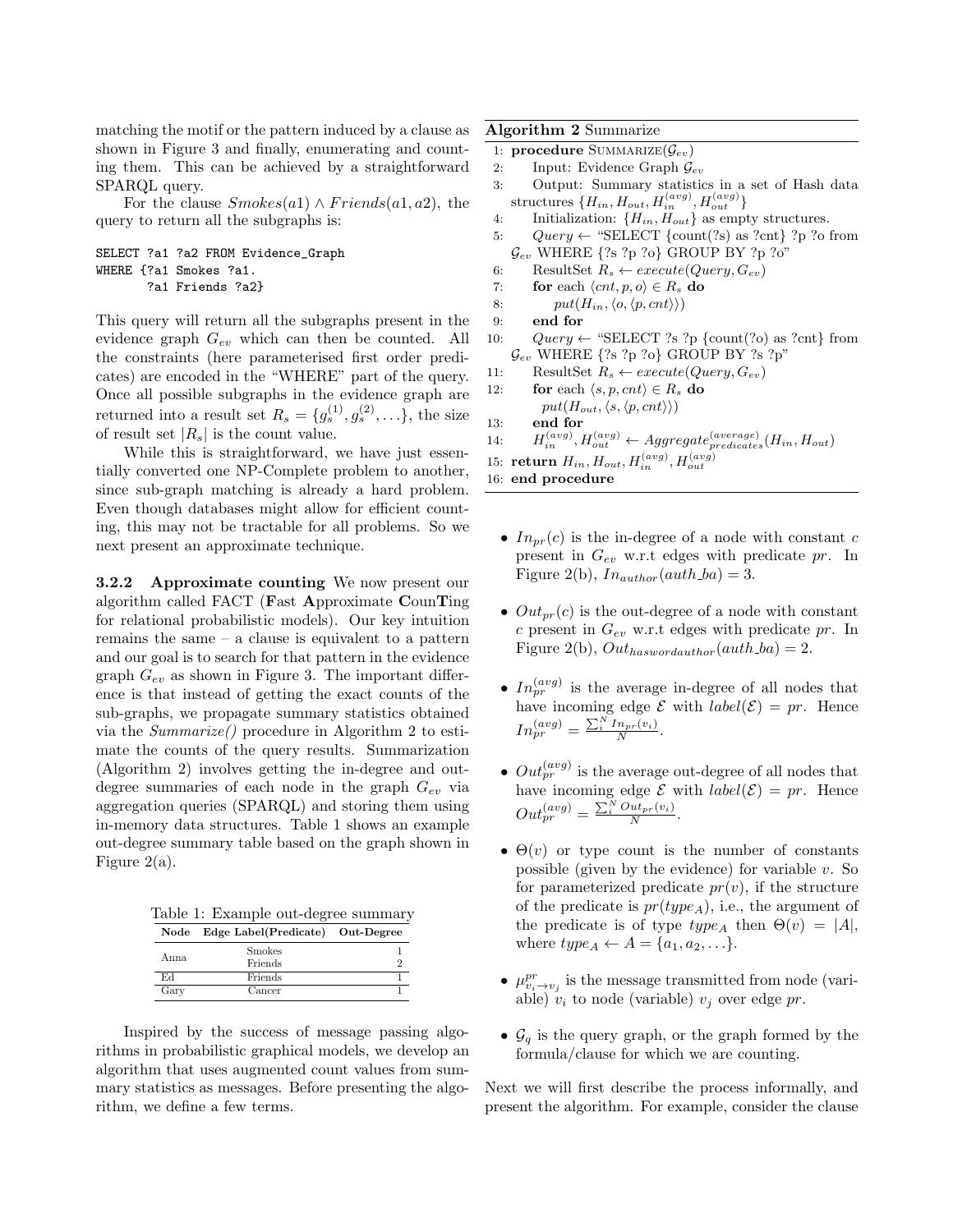below whose equivalent graph for the body of the clause<sup>1</sup> is shown in Figure 4.

$$
(3.1) \t pr1(a_1, a_2) \wedge pr2(a_3, a_2) \wedge pr3(a_2, a_4) \Rightarrow h(a_2)
$$



Figure 4: Graph for body of clause in Equation 3.1

We start with the assumption that at least one of the variables is grounded, that is, the counts are obtained against one value of the variable (in our case let us assume that the variable a2 is grounded). This is typically the case in several problems. For instance, during probabilistic inference, we usually condition the query on the value of a variable. Or when learning the parameters, we learn the distribution over the children values given the values of the parent. This value is what we refer to as being grounded. However, even if no variable is grounded, we can always sum over the counts for all values of a variable in the clause.

With this assumption, we first initialize the counts of each variable, in the graph formed using the body of the clause (Figure 4). As the variable  $a2$  is grounded, its count is initialized to 1 and all other variables are initialized to their type counts,  $\Theta(v)$ . This is illustrated in figure 5(a). At the initial state,  $count(a1) = n_{a1}$  $\Theta(a1)$ ,  $count(a2) = 1$  [ $\therefore a2$  is a constant], count(a3) =  $n_{a3} = \Theta(a3)$  and  $count(a4) = n_{a4} = \Theta(a4)$ .

Given that the graph is initialized, we now demonstrate how the message passing occurs here and the counts are updated. One important factor here is that, the graph is directional hence the order of the variables (for eliminating variables during counting) is straightforward. The variables (nodes) that have no incoming edges in the query graph  $\mathcal{G}_q$  form the starting nodes for propagation and the order of the rest is implied. Thus, in our example we start with a1 and a3 and messages are passed from these nodes to node  $a2 \left[ \mu_{a1\rightarrow a2}^{pr1} \right]$  from a1 to a2 and  $\mu_{a3\rightarrow a2}^{pr2}$  from a3 to a2] as displayed in Figure 5(b). The messages are simply augmented counts:

(3.2) 
$$
\mu_{a1 \to a2}^{pr1} = \frac{Out_{pr1}^{(avg)}}{\Theta(a2)} \cdot \frac{In_{pr1}(C)}{\Theta(a1)} \cdot n_{a1}
$$



Figure 5: Approx Counting

The expression  $\frac{Out_{p+1}^{(avg)}}{\Theta(a^2)}$  gives us the ratio of the average counts of out-going edges to the maximum number of possible outgoing edges, with predicate  $pr1$  in this case.  $\frac{I_{n_{pr1}(C)}}{\Theta(a_1)}$  is a similar expression for the case of the incoming edge. Their product gives us an approximation of the expected counts of the predicate in  $G_{ev}$ , which we then use to augment the count. Similarly, the message  $\mu_{a3\rightarrow a2}^{pr2}$  is obtained as,

(3.3) 
$$
\mu_{a3 \to a2}^{pr2} = \frac{Out_{pr2}^{(avg)}}{\Theta(a2)} \cdot \frac{In_{pr2}(C)}{\Theta(a3)} \cdot n_{a3}
$$

Now, the count value of a2 is updated. Note how the mean/average of in-degree is not considered here, since the variable  $a2$  is grounded (constant  $C$ ).

(3.4) 
$$
n_{a2}^{(new)} = \prod_{(v, pr) \in \{(a1, pr1), (a3, pr2)\}} \mu_{v \to a2}^{pr} \cdot n_{a2}^{(old)}
$$

where  $n_{a2}^{(old)} = 1$ .

Finally another message  $\mu_{a2\rightarrow a4}^{pr3}$  is passed from a2 to a4 as shown in figure  $5(c)$ . The message is as shown below:

(3.5) 
$$
\mu_{a2 \to a4}^{pr3} = \frac{Out_{pr3}(C)}{\Theta(a4)} \cdot \frac{In_{pr3}^{(avg)}}{\Theta(a2)} \cdot n_{a2}^{(new)}
$$

Updating the count of a4 works in a similar fashion as shown in Equation 3.4. Due to reasons mentioned

 $\overline{1}$ This is an example of a horn clause of the form a implies b. a is the body (antecedent) and b is the head (consequent).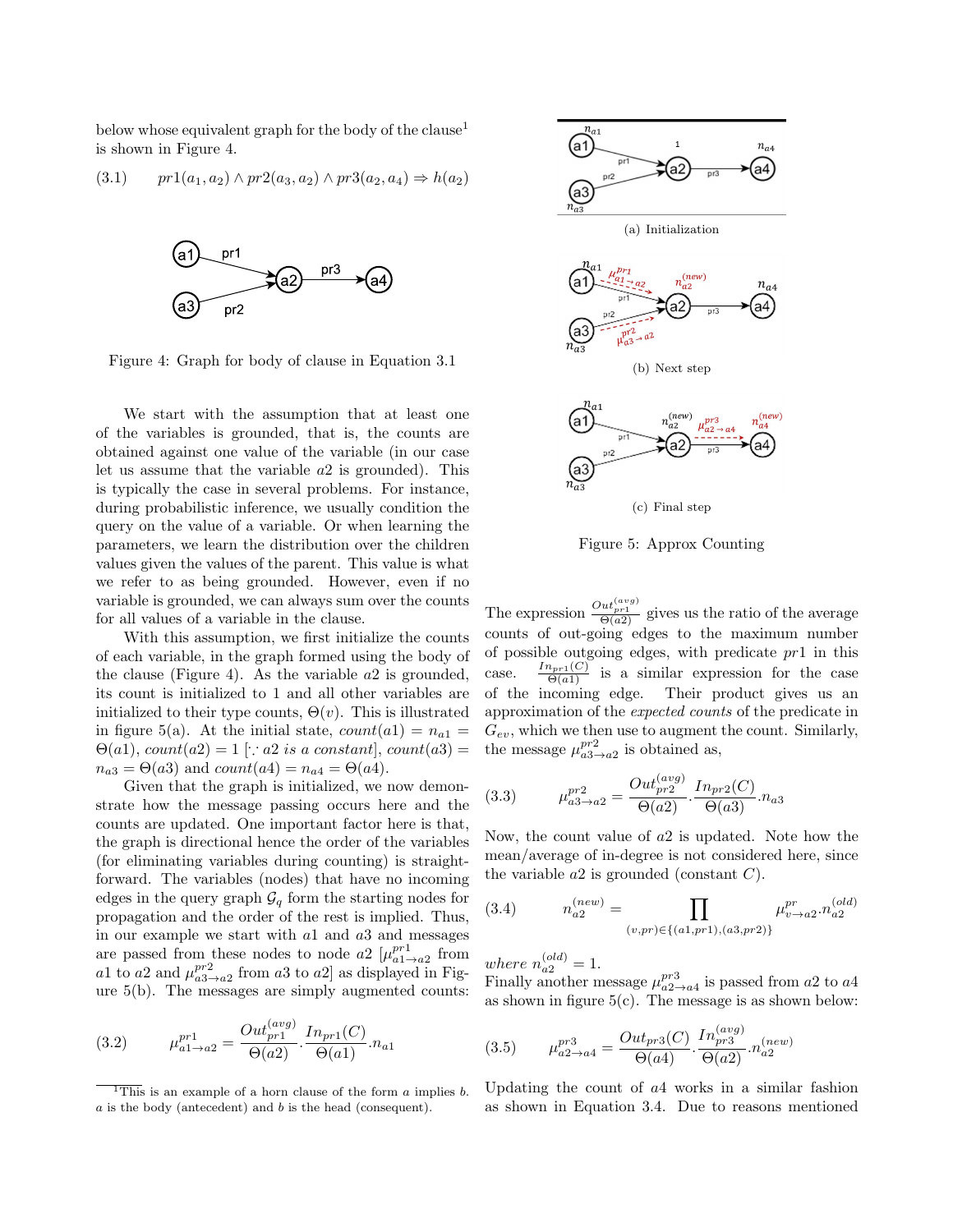earlier, mean/average out-degree is not considered (in Eqn 3.5), instead the out-degree of the exact constant node is used.

Given  $n_{a4}^{(new)}$ , it is the final count that is required, since it is the only variable left after eliminating the rest, which is an approximate estimate of the number of subgraphs present in  $G_{ev}$ . We now formally present the algorithm FACT (Algorithm  $3^2$ ).

Pre-process: To preprocess and construct the graph, we call methods  $CreateGraph(\mathcal{F})$  (Algorithm 1) to get the evidence graph  $G_{ev}$  and call  $Summarize(G_{ev})$ (Algorithm 2) to get the summary data structures  $H = \{H_{in}, H_{out}, H_{in}^{(avg)}, H_{out}^{(avg)}\}$  at the beginning of any inference or learning system.

## Algorithm 3 FACT

1: procedure  $FACT(\mathfrak{C}, H, C, \Upsilon)$ 2: Input: Clause  $\mathfrak{C}, H$ , constant C for variable  $\Upsilon$ 3: Output: Approximate count cnt 4: Initialization: Build  $G_q(N_q, E_q) \leftarrow parse(\mathfrak{C})$ 5:  $n(u_i) \leftarrow \Theta(u_i) : u_i \in N_q - \Upsilon \text{ and } n(\Upsilon) \leftarrow 1$ 6: Start eliminating nodes with no incoming edge in  $G_q$ 7:  $V \leftarrow (\{v : v \in N_q\} - \{n : n \in N_q; \nexists (u \cap n \in E_q)\})$ 8: **for** each variable  $v \in V$  **do** 9: for  $x \in N_q$ , s.t.  $\exists pr(x,v) : x \cap_{pr} n \in E_q$  do 10: **if**  $v = \Upsilon$  (substitute constant) **then**  $11:$  $p_{x \to v} \leftarrow \frac{Out_{pr}^{(avg)}}{\Theta(v)} \cdot \frac{In_{pr}(C)}{\Theta(x)} \cdot n_x$ 12: else 13: **if**  $x = \Upsilon$  (substitute constant) **then** 14:  $\mu$  $p_r^r \leftarrow \frac{Out_{pr}(C)}{\Theta(v)} \cdot \frac{In_{pr}^{(avg)}}{\Theta(x)} \cdot n_x$ 15: else 16: µ  $p_r^r \leftarrow \frac{Out_{pr}^{(avg)}}{\Theta(v)} \cdot \frac{In_{pr}^{(avg)}}{\Theta(x)} \cdot n_x$ 17: end if 18: end if 19: end for 20:  $\mathcal{C}_v^{(new)} \leftarrow \prod_{\{(x_i, pr(x_i, v))\}_i} \mu_{x \to v}^{pr}.n_v$ 21: if  $sizeOf(V) = 1$  then 22:  $cnt \leftarrow n_v$ 23: break 24: end if 25:  $V \leftarrow V - \{v\}$ 26: end for 27: return cnt 28: end procedure

3.2.3 Discussion There are a few important things to mention before presenting the experiments. First, we apply the Closed World assumption, which allows us to model the negation of a predicate as absence of an edge.

Also, for a self loop, degree summary is considered to be either 1 or 0.

Second, for simplicity and ease of representation, we consider horn clauses i.e., clauses with only 'conjunction'  $(\wedge)$  operators in the body (Eqn 3.6).

$$
(3.6) \qquad \wedge_i pred_i^{(body)}(a_1,\ldots,a_x) \implies pred^{(head)}
$$

Third, and most importantly, to prove that the values returned by our message-passing/variable-elimination based system can be considered as counts, it is important to note a few characteristics of the algorithm FACT: (1) If we multiply the initial count values of the variables in a query graph, such as in Figure  $5(a)$ , we will get the size of the full cross-product. (2) Instead, the messages "augment" these counts with the 'belief' about the presence of particular predicate/edge, based on  $G_{ev}$ , hopefully bringing the expected value closer to the exact count. (3) The counts returned by our method are, often, slight over-estimations. However, as we show empirically next, these are reasonable approximations that can be computed in a fraction of the time required for precise counting.

## 4 Implementation & Experiments

To seamlessly handle multi-relational graphs we employ a powerful graph representation language, RDF [2, 15], from the Graph Database community. We also employ the SPARQL query language for querying on Graph structured data represented via RDF. Our Java implementation uses "Apache Jena" a Java Library that provides an API which allows for fine grain manipulation of Graph Structured data represented in RDF form and also supports SPARQL 1.1 (the latest version of query semantics on RDF). Note that off-the-shelf graph database systems have their internal optimizers making it hard to benchmark the effectiveness of the proposed approach by simply employing them. Hence, we use Apache Jena. Finally, we assume the inputs to be in predicate logic format, since this is the common representation used across many SRL models.

4.1 Experiments Our experiments, aim to answer the following questions:  $(Q1)$ : How effective is the proposed approach compared to the standard counting method?  $(Q2:)$  What is effect of the approximation in terms of accuracy of the learned/inferred models? (Q3:) Is the proposed approach useful across a variety of learning and inference tasks inside Statistical Relational Learning (SRL)? Motivated by Q3, we evaluate our algorithm in three different types of SRL tasks - parameter learning with combining rules, model (structure) learning from labeled data and finally, performing lifted probabilistic inference that counts sym-

 $\sqrt[2]{2N}$  Tote: In Algorithm FACT parse() is just a name given (for ease of representation) to the operation of parsing an FOL clause into a query graph as shown in Equation 3.1 and Figure 4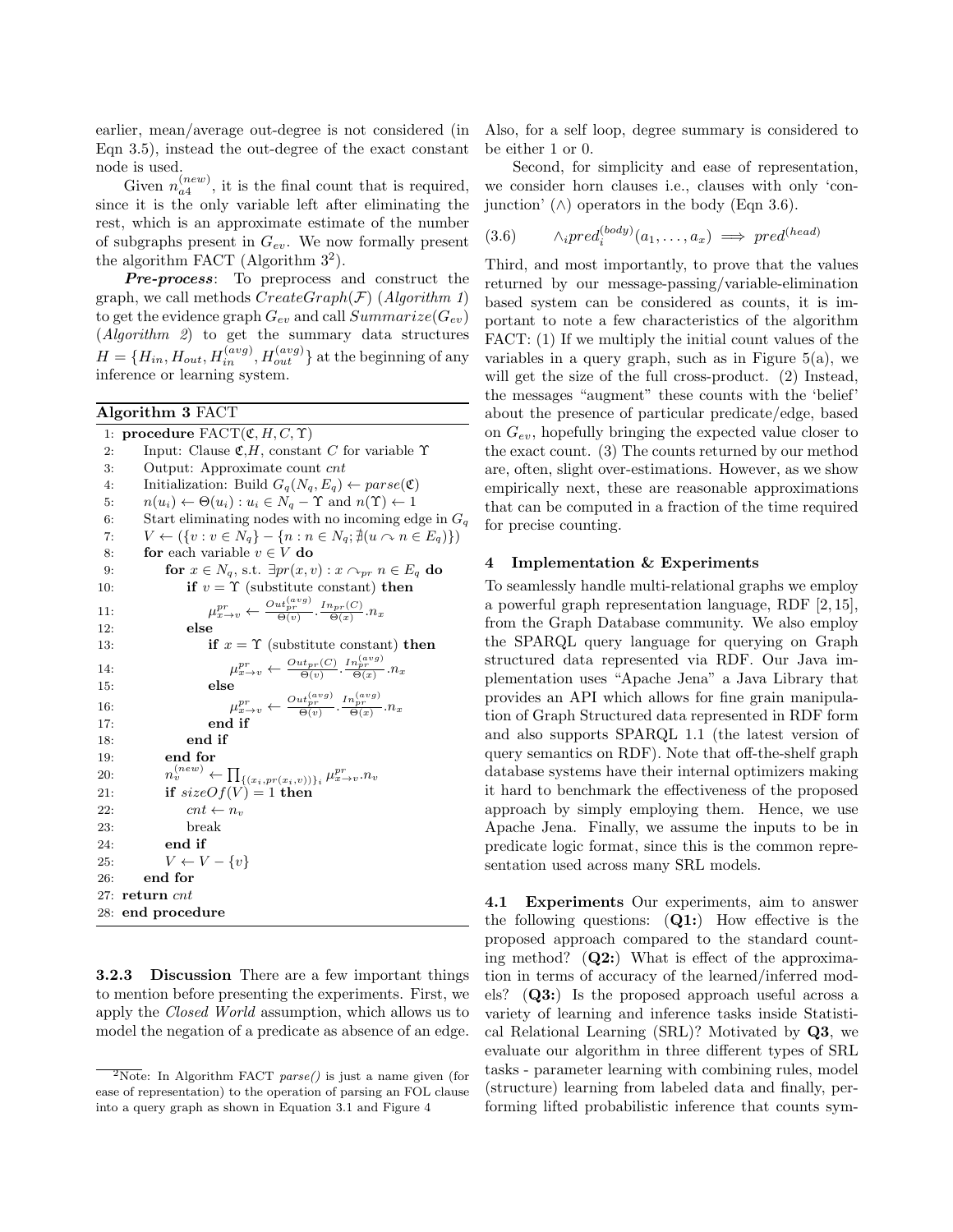|                                | $#$ Facts | $#$ Clauses | <b>Metrics</b>       | CombRulesApprox       | CombRulesOriginal     |
|--------------------------------|-----------|-------------|----------------------|-----------------------|-----------------------|
|                                |           |             | Counting time (secs) | $2.80 \pm 0.01$       | $7.89 \pm 0.12$       |
|                                | 819       | 1600        | MSE                  | 0.26                  | 0.24                  |
| yeast                          |           |             | <b>CLL</b>           | $-0.72$               | $-0.67$               |
|                                |           |             | Counting time (secs) | $0.19 \pm 1.00E - 04$ | $0.36 \pm 1.00E - 04$ |
| <b>IMD</b> <sub>b</sub><br>264 |           | 16          | MSE                  | 0.17                  | 0.09                  |
|                                |           |             | <b>CLL</b>           | $-0.58$               | $-0.23$               |
|                                |           |             | Counting Time (secs) | $0.44 \pm 5.62E - 05$ | $1.28 \pm 6.87E - 05$ |
| Cora                           | 1498      | 75          | MSE                  | 0.22                  | 0.22                  |
|                                |           |             | <b>CLL</b>           | $-0.64$               | $-0.63$               |
|                                |           |             | Counting Time (secs) | $4.84 \pm 6.67E - 11$ | $8.41 \pm 4.55E - 10$ |
| WebKB                          | 12284     | 11K         | MSE                  | 0.29                  | 0.29                  |
|                                |           |             | CLL                  | $-0.63$               | $-0.59$               |

Table 2: Results of approximate counting on Combining Rules

metric groups of variables when answering probabilistic queries. For each of this setting, we used the corresponding state-of-the-art algorithm and replaced the counting computations inside them with our approach. We discuss each of them in detail.

Datasets: We primarily use several standard SRL data sets for evaluation, namely  $(1)$  Yeast data set, which is about interaction among proteins, protein complexes and enzymes in yeasts. The goal is to predict the class of protein. (2) **IMDB** data set, mainly about actors, directors and movies, where the goal is to predict  $workedUnder(person1, person2), (3)$ Cora, where the primary goal is to predict if two citations are the same (particulary if the venues are same, i.e., predict samevenue(venue1, venue2) in case of our experiments), (4) **WebKB**, where the goal is to predict  $departmentOf(webPage,webPage)$  predicate i.e., department of a web page, and (5) **Smokes-**Friends-Cancer data set [3], where the goal is to predict who has cancer based on the friends network of individuals and their observed smoking habits. Note that all the results presented in the system are the results of 5 runs, but the sizes of the datasets vary according to the problem. We present the appropriate sizes in the results.

4.1.1 Learning Parameters of Relational Models To demonstrate the usefulness of our proposed approach on learning probabilistic relational models, we consider the problem of parameter learning with mean and weighted-mean combining rule [13]. Specifically, we consider the use of EM for learning as developed by Natarajan et al. [13]. The key step of this algorithm is to count the number of satisfied groundings of a clause and the number of satisfied groundings across clauses that share the same target predicate. We replace their simple counting method (CombRulesOriginal in the results) with our approximate counting method ( $CombRulesAp-$  prox in the results). We used 4 bench-mark data sets  $(1)$ Yeast, (2) IMDB, (3) Cora and (4) WebKB. Their sizes are presented in Table 2.

For both approaches, we measure the following - (1) Counting time: Time taken for counting groundings that satisfy a clause for every example. (2)  $MSE:$  Mean Squared Error. (3) CLL: Conditional Log Likelihood. Table 2 presents the results of our experiments. It can be observed that there is at least a  $2 - 3$  times reduction in counting time over all the data sets when using our approximate counting approach. The MSE  $mse(CombRulesApprox)$  is comparable to the original MSE mse(CombRulesOriginal), i.e., MSE does not suffer much because of approximation. However as can be seen for the IMDB data set, the performance seems to be much worse than the original approach. Our hypothesis is that the data set is too small and since our approximate counting mechanism is based on sample averages, they do not serve as good approximations on small data sets. However, with larger data sets, the efficiency gains are higher with smaller losses in effectiveness. Thus  $Q1$  and  $Q2$  can be answered by observing that for reasonably larger data sets, the proposed method is effective and efficient.

4.1.2 Learning Structure of SRL Models Given the performance in parameter learning, we next turn our attention to learning structure of SRL models. Specifically, we consider the state-of-the-art learning method for Markov Logic Networks that employs Functional Gradient Boosting [8] (called MLNBoost). Markov Logic networks [20], in brief, are weighted first-order logic clauses that soften logic by allowing the clauses to be unsatisfied in some cases. Roughly, the probability of a given world (set of facts) being true is proportional to the weigted count of the satisfied groundings of all the clauses. Specifically, the probability distribution over possible worlds x specified by a ground Markov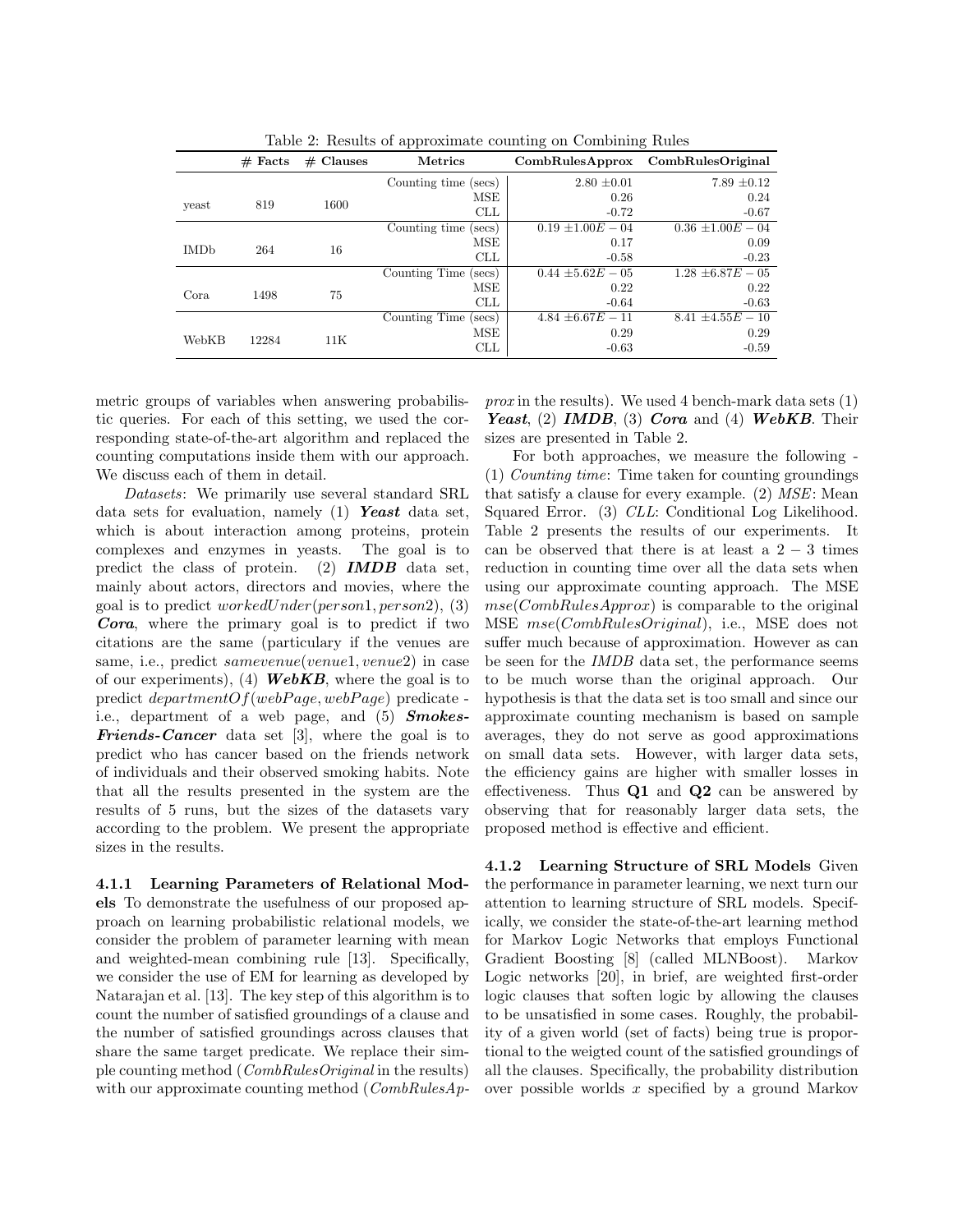|                       | #Facts  | Metrics                  | MLN-BoostApprox    | MLN-BoostOriginal |
|-----------------------|---------|--------------------------|--------------------|-------------------|
|                       |         | Learning Time(millisec)  | $15040 \pm 2.89$   | $34108 \pm 3.45$  |
|                       |         | Inference Time(millisec) | $749 \pm 42.88$    | $1346 \pm 67.02$  |
| Yeast                 | 1641    | AUC ROC                  | 0.5                | 0.51              |
|                       |         | AUC PR                   | 0.38               | 0.45              |
|                       |         | Learning Time(millisec)  | $10609 \pm 102.18$ | $73123 \pm 364.7$ |
|                       |         | Inference Time(millisec) | $1542 \pm 96.55$   | $3915 \pm 80.01$  |
| WebKB                 | 26223   | AUC ROC                  | 1.00               | 1.00              |
|                       |         | AUC PR                   | 1.00               | 1.00              |
|                       |         | Learning Time(millisec)  | $34K + 199.56$     | $114K \pm 402.09$ |
|                       |         | Inference Time(millisec) | $806 \pm 201.55$   | $2183 \pm 189.61$ |
| Smokes-Friends-Cancer | 150,401 | AUC ROC                  | 0.74               | 0.75              |
|                       |         | AUC PR                   | 0.82               | 0.82              |

Table 3: Results of Approx. Counting on MLN-Boost

network is given by  $P(X = x) = \frac{1}{Z} \exp\left(\sum_i W_i n_i(x)\right)$ (where  $n_i(x)$  is the number of true groundings of the first-order formula  $F_i$  in x,  $x_{\{i\}}$  is the state (truth values) of the atoms appearing in  $F_i$ ). We approximate  $n_i(x)$ . Count approximation is significant here since, complete grounding (instantiation) is a major bottleneck in inference tasks for MLNs, especially when evidence is large [17]. Nearly all learning methods implicitly use inference in their inner loop, making count approximation a compelling improvement strategy.

As with the previous experiment, we replace the counting of non-trivial groundings of a clause [8] of the original system (called MLN-BoostOriginal in results), with our efficient approximation method (referred as MLN-BoostApprox in results). We used 3 data sets (1) Yeast, (2) A larger version of  $\mathbf{WebKB}$  and (3) Smokes-Friends-Cancer (Table 3).

Since, inference is used inside MLN structure learning, we employed approximate counting method for both inference and learning. We measured the following metrics to compare MLN-BoostOriginal and MLN- $BoostApprox: (1)$  Learning Time, (2) Inference Time, (3) AUC-ROC and (4) AUC-PR. Table 3 presents the results of the experiment. It was observed that our method brings reasonable improvement in Learning as well as Inference time without any significant deterioration in AUC-ROC/AUC-PR values. This allows us to answer both Q1 and Q2 affirmatively, and our method being more efficient than the state-of-the-art on these challenging tasks makes for a compelling case.

4.1.3 Lifted Inference As a final task, given the recent surge in interest in the so-called lifted probabilistic inference methods, we employed our approximation strategy for counting in one such method. Specifically, we considered C-FOVE (Milch et.al.) [12] that counts over satisfied formulas when grouping evidence into symmetrical sets. We chose this method primarily because : (1) A working implementaion of C-FOVE (on Java platform) is easily available online and (2) It is illustrative of how lifted inference methods need counting for them to be efficient. Specifically, this method focuses on explicit counting of satisfied formulae making it possible for our approximate method to directly replace their counting procedure.

We were able to run both the Original C-Fove system and our customized system (with approximation) using **Smokes-Friends-Cancer** dataset presented earlier. However, in this experiment, we had to consider a restricted size of 800 facts and 30 constants. Datasets larger than this, caused Java Heap Memory issues in the original system. The results are presented in Table 4, showing (1) Reasonable gain in Counting Time **t** due to approximation and  $(2)$  Negligible Average Absolute Difference (AAD), between the exact final probability values (computed by C-Fove) and the ones via approximation, for a given set of 10 query predicates.

The results are similar to previous ones, however the efficiency decrease is lower. A potential reason for this is the restricted representation used by the C-FOVE system. The system is restricted to single length counting formulas where counting is already reasonably efficient. Despite this, our system demonstrates a 50% decrease in learning time compared to original system. This clearly answers Q1 and Q2 affirmatively.

Table 4: Results of Approx Counting on C-Fove

|               |     |     | $#Facts$ Metrics Approx | Original                                              |
|---------------|-----|-----|-------------------------|-------------------------------------------------------|
| <b>Smokes</b> | 800 | AAD | 0.016                   | t (sec)   4.11 $\pm 0.02$ 6.72 $\pm 0.00467$<br>(0.0) |

Final note: Given our experiments, Q3 can be answered affirmatively, that our proposed approach is both effective (predictive performance) and efficient (running time) across learning and inference tasks against stateof-the-art systems in benchmark data sets.